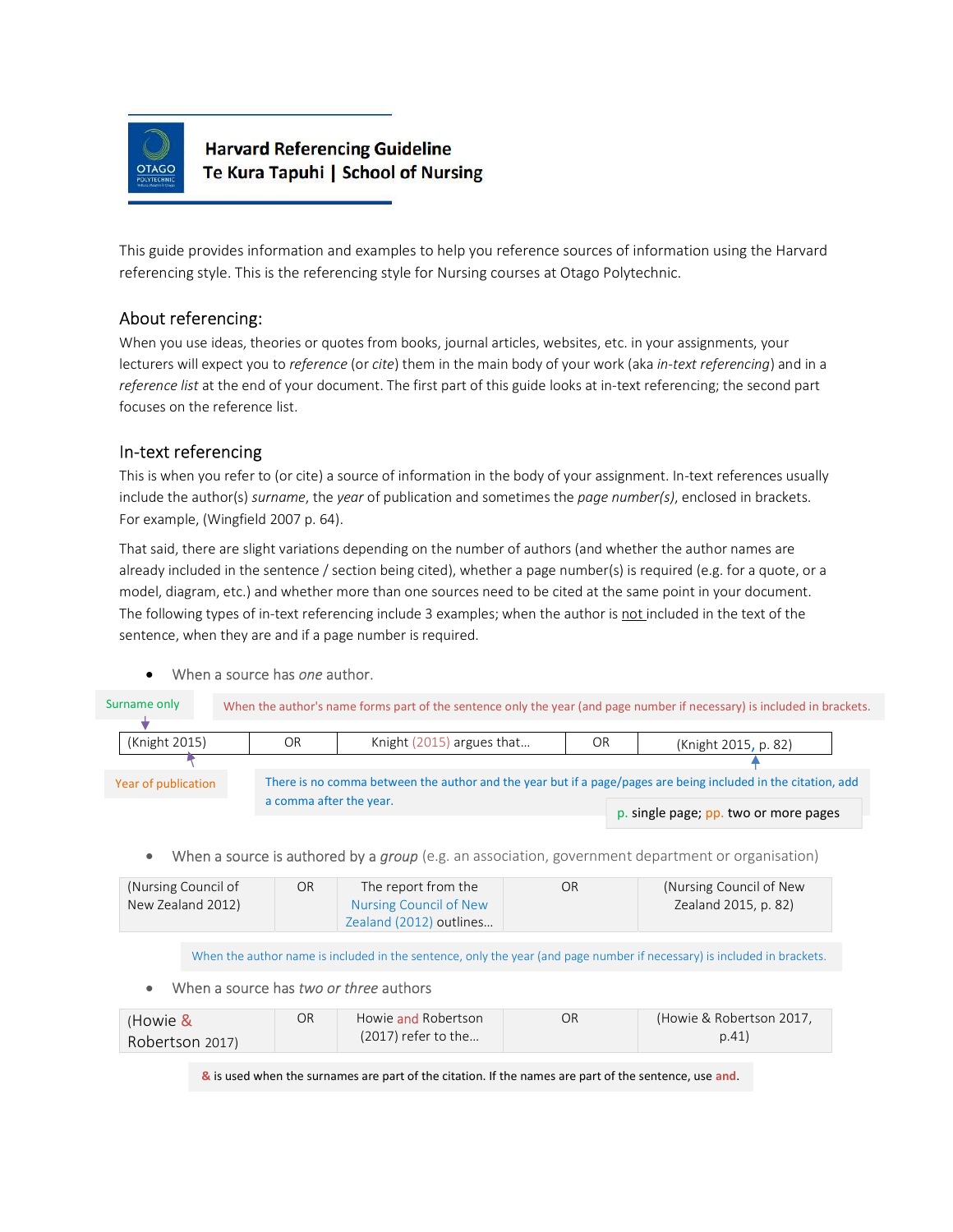| (Evans, Nizette &<br>O'Brien 2017)          | OR.       | Evans, Nizette and<br>O'Brien (2017) refer to<br>the                 | <b>OR</b> | (Evans, Nizette & O'Brien<br>2017 p. 9                                                                                   |
|---------------------------------------------|-----------|----------------------------------------------------------------------|-----------|--------------------------------------------------------------------------------------------------------------------------|
|                                             |           |                                                                      |           | List the authors in the order they appear on the title page. Separate names 1 and 2 with a comma and 2 and three with &. |
| When a source has four or more authors<br>٠ |           |                                                                      |           |                                                                                                                          |
|                                             |           | Cite the name of the first listed author followed by et al.          |           |                                                                                                                          |
| (Hill et al. 2017)                          | <b>OR</b> | Hill et al. (2017) describe<br>the process                           | <b>OR</b> | (Hill et al. 2017, p. 9)                                                                                                 |
|                                             |           | et al. is NOT used in the reference list. All authors are entered.   |           |                                                                                                                          |
|                                             |           | When <i>more than one source</i> needs to be cited at the same point |           | The individual sources are included in the same                                                                          |

(Howie & Robertson 2017, p. 67; Knight 2015, p. 8)

The individual sources are included in the same set of brackets, ordered alphabetically by (first) author surname and separated by a semi-colon.

• If a work has no author, the title and year of publication should be used in the citation.

Using quotes (please note that *paraphrasing* is encouraged where possible)

- $\bullet$  In-text references must include the relevant page(s).
- Quotations up to two lines: integrate the quotation in to your discussion and make sure it fits grammatically into a sentence. Surround the quotation in "double quotation marks".
- To integrate the quotation, you may want to insert one or two words into the quote so the complete sentence is grammatically correct. Indicate the words you have inserted by enclosing them in [square brackets].
- Quotations *longer than two lines* should be inserted as a separate, indented paragraph. No quotation marks required.
- If you wish to *omit* part of a quote, use three dots ... to indicate where text has been omitted. You should only omit text when you use a quotation taken from one paragraph.

## The reference list - formatting:

- If you have referenced a source in the body of your assignment, make sure to include it in your reference list at the end. Each reference begins on a separate line.
- References are ordered alphabetically by author family/surname name.
- If a reference is over one line, the second and subsequent lines of the reference are indented. This is to highlight the alphabetical order.
- No author? Order alphabetically by the first significant word of the title.
- Entries by the same author(s) are ordered by year of publication (earliest to most recent).

## Author formatting for the reference list:

Regardless of the type of information, the format for author name follow the same rules.

- One author: there is a comma between the family name and first initial(s). No comma between initial and the year of publication. If there are two initials, they are entered with no space between them (e.g. Roberts, TH 2002).
- There is a comma between the year of publication and the title of the source of information.

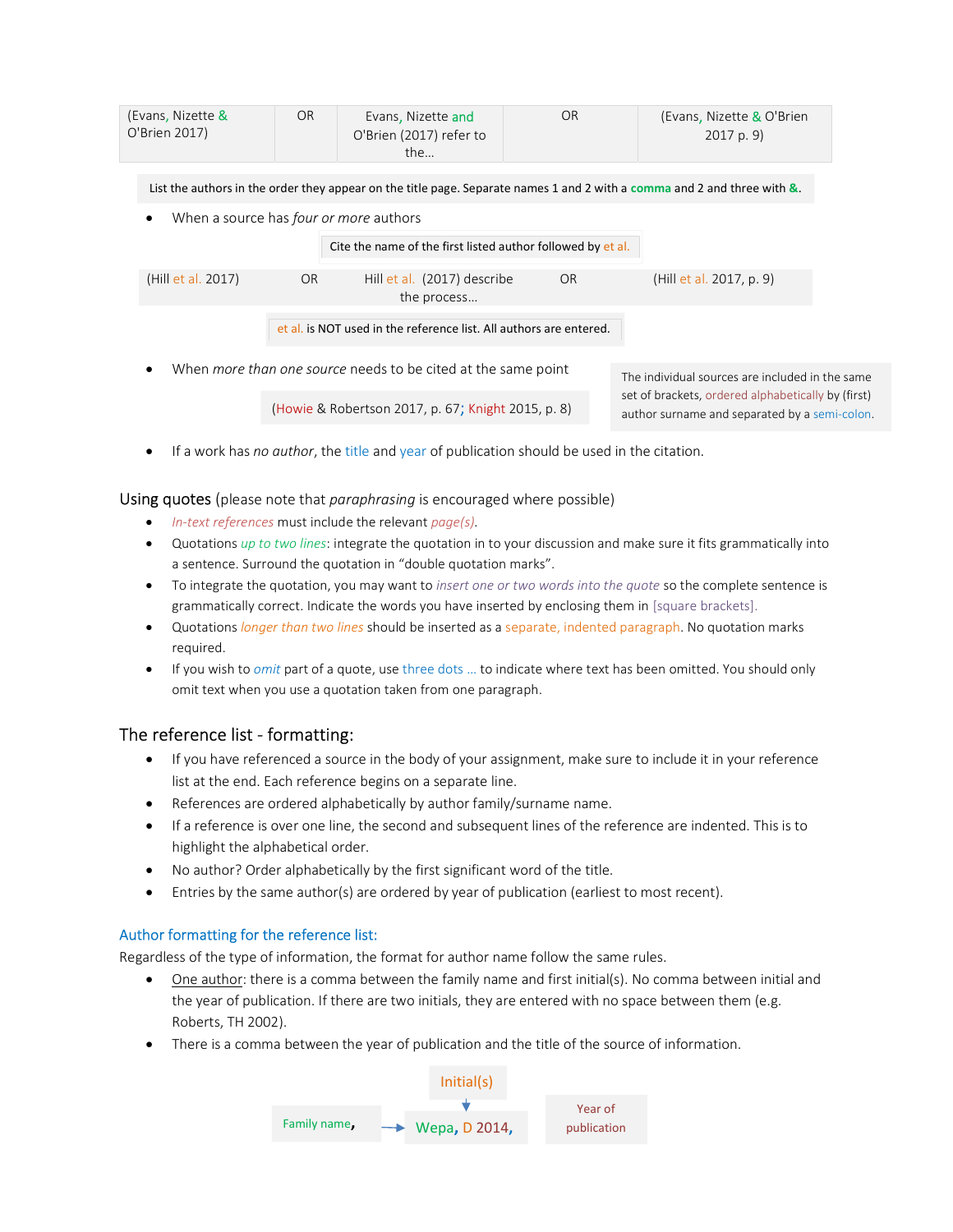Two authors - use & to separate author names. No comma between the initial and year of publication

#### Clendon, J & Munns, A 2019

 More than two authors – all author names, except the last two, are separated with a comma. The last two author names are separated with  $\&$  followed by year of publication.

#### Guzys, D, Brown, R, Halcomb, E & Whitehead, D 2017,

#### Reference list examples for different sources of information:

- Use the following examples to see how to format references for books, chapters in books, journal articles, web pages and documents available online.
- The author formatting shown above is the same for all sources of information (e.g. articles, websites, book chapters, etc). However, editor names are in reverse order (see the chapter in an edited book example).

#### Book:

One author?

|                                                            | Book title in italics and capitalise |                   |                                                                                      |            |
|------------------------------------------------------------|--------------------------------------|-------------------|--------------------------------------------------------------------------------------|------------|
| Year of publication.                                       | all major words.                     |                   | Add edition number if 2 <sup>nd</sup> or higher.                                     |            |
|                                                            |                                      |                   |                                                                                      |            |
|                                                            |                                      |                   | Wepa, D 2014, Cultural Safety in Aotearoa New Zealand, 2nd edn, Cambridge University |            |
| Press, Melbourne, Australia. ← Place of publication, often |                                      |                   |                                                                                      |            |
| Author name: Surname, Initial                              |                                      | city and country. |                                                                                      | Publisher. |

Does the book have 2 authors or more authors? Refer to the, Author formatting for the reference list section above.

#### Chapter in an edited book (hardcopy and eBook)

Edited books contain chapters by different authors. Include the author(s) of the chapter and the editor(s) in the reference. Use (ed.) for Editor and (eds.) for Editors.

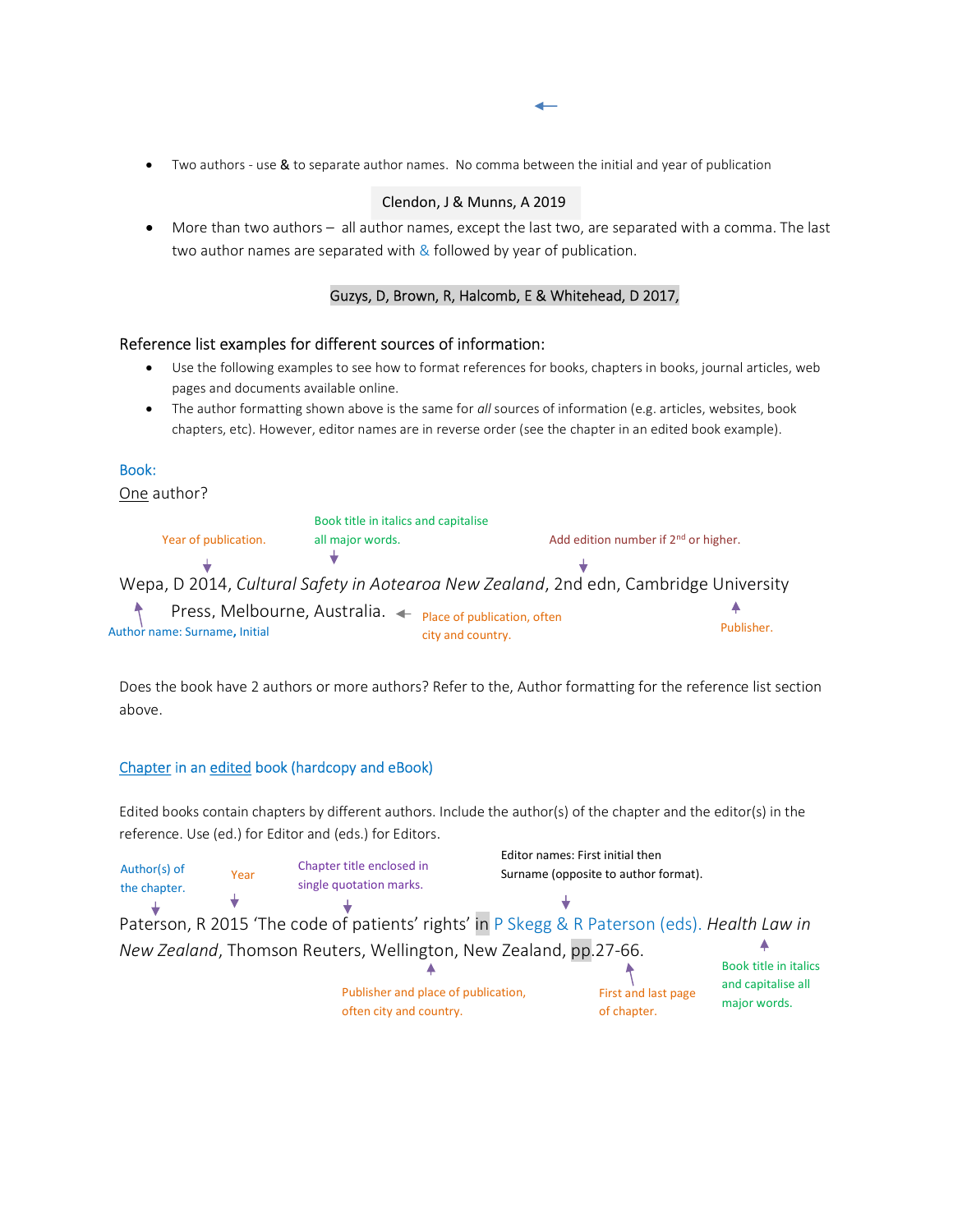Chapter from an edited eBook - the reference is very similar to hardcopy version above. However, after the page numbers, add the date viewed and the eBook url <enclosed in angle brackets>

McRae, L 2014, 'Mental health nursing: a legal perspective' in J Tingle & A Cribb (eds), Nursing Law and Ethics, 4th edn, Wiley Blackwell, West Sussex, pp. 201-34, viewed 07 September 2019, <https://ebookcentral.proquest.com/lib/jcu/detail.action?docID=1407862>.

## Journal article (hardcopy and online):

This is how to reference an article found in the hardcopy version of a journal:

Author details: Refer to the book examples in this guide for more information about formatting author names.

Tile of article enclosed in single quotation marks and lowercase, except for proper nouns and after a colon.

Clark, K & Hoffman, A 2019, 'Educating healthcare students: Strategies to teach systems thinking to prepare new healthcare graduates', Journal of Professional Nursing, vol. 35, no.3,

| pp. 195-200.<br>Journal title in italics<br>Journal volume<br>Year published                                   |  |
|----------------------------------------------------------------------------------------------------------------|--|
| and capitalise all<br>and issue number<br>pp. = pages. Then First and<br>major words.<br>last page of article. |  |

A journal article accessed online is referenced similar to the hardcopy version (on previous page) but includes the date viewed and the article url or doi (most recent articles have a doi). The url or doi is enclosed in <angle brackets>

Clark, K & Hoffman, A 2019, 'Educating healthcare students: Strategies to teach systems thinking to prepare new healthcare graduates', Journal of Professional Nursing, vol. 35, no.3, pp. 195-200, viewed 11 July 2019,< https://doi.org/10.1016/j.profnurs.2018.12.006>

#### Magazine article:

Author Surname, and initian Year of publication, 'Title of article', Name of Publication, Date of issue, Page numbers (If an article continues towards the end of the publication provide both sets of page numbers e.g. pp. 14-15, 32.

|           | Author details: Refer to the book examples in this guide<br>Year published.<br>for more information about formatting author names. | Journal title in italics and capitalise<br>all the major words. |
|-----------|------------------------------------------------------------------------------------------------------------------------------------|-----------------------------------------------------------------|
|           | Chisholm, D 2019 <sup>4</sup> How to break the anxiety cycle at work', North & South, 29 September, pp.                            |                                                                 |
| $19 - 22$ |                                                                                                                                    |                                                                 |
|           | Accessed the article online? After the page numbers, enter the                                                                     | Date of the magazine issue. If it                               |
|           | date viewed, and then the url <in angle="" brackets="">. Refer to the</in>                                                         | is a monthly magazine, just add                                 |
|           | example of the online journal article reference above.                                                                             | the month.                                                      |